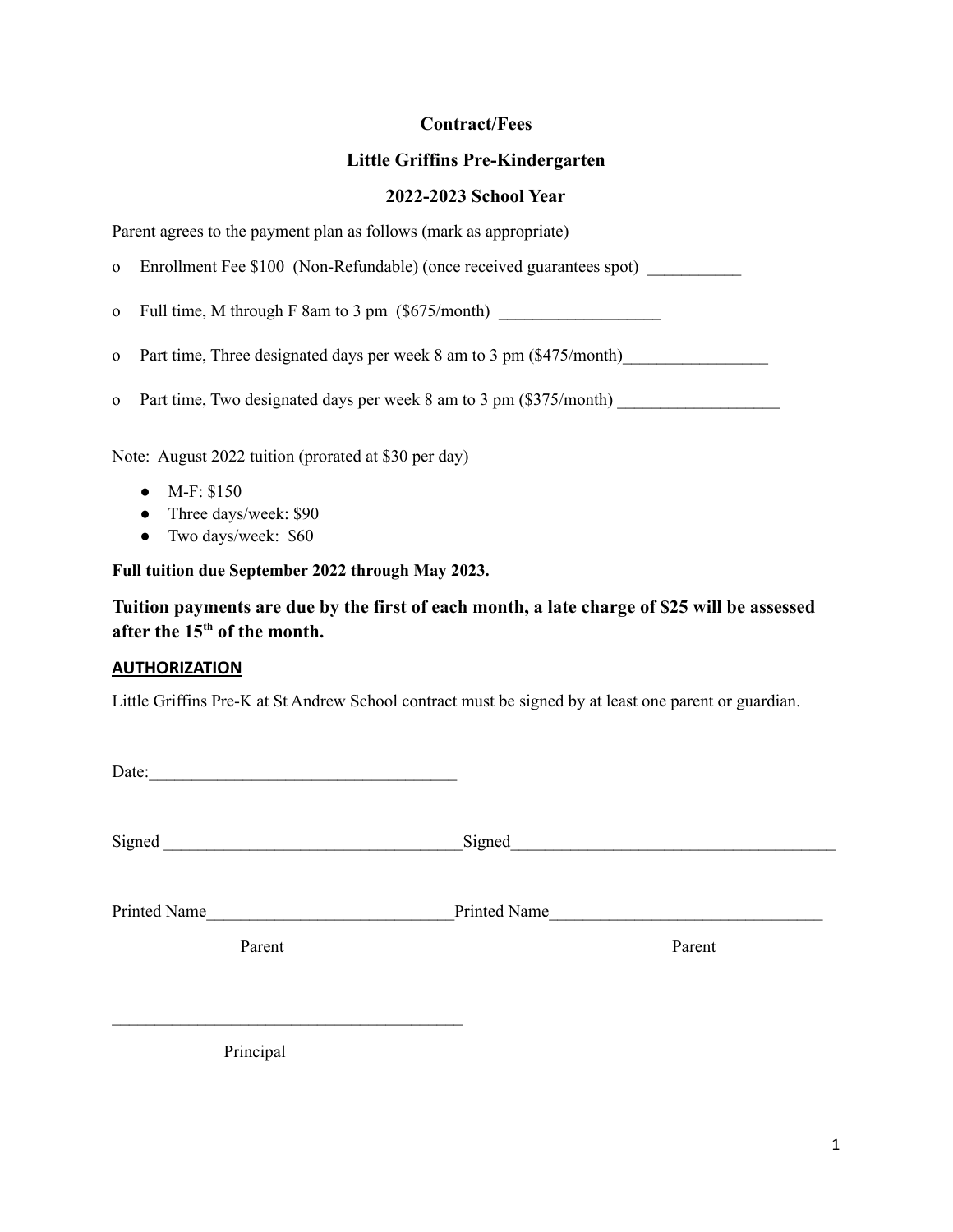# Parent(s) or Legal Guardian(s)

| <b>Child enrolled in Pre K:</b>           |
|-------------------------------------------|
| Name of Child No. 1: Name of Child No. 1: |
|                                           |
|                                           |
|                                           |
|                                           |
|                                           |
|                                           |
|                                           |